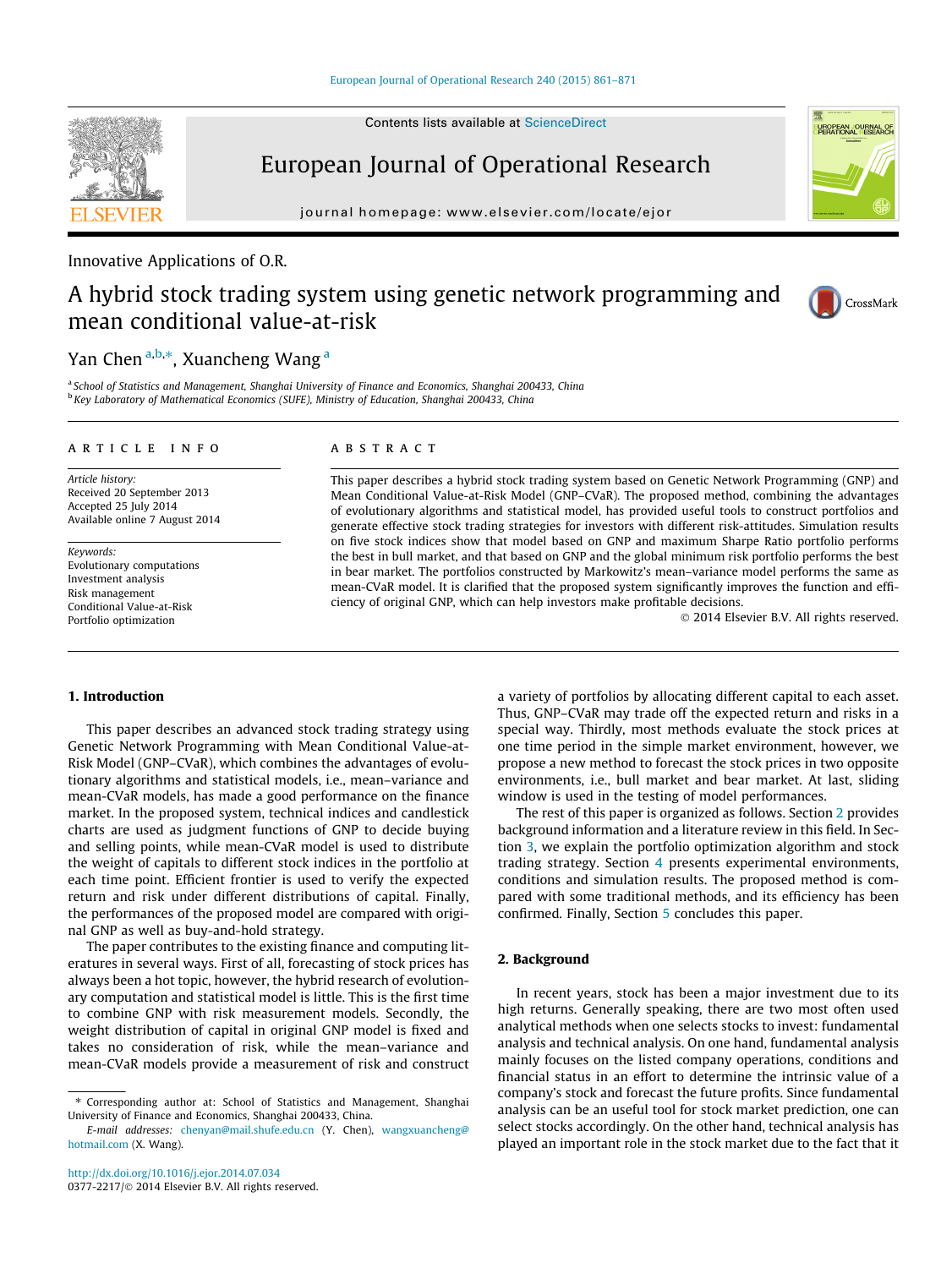offers a relative mixture of human, political, and economic events. Technical analysis studies historical data surrounding the price and volume movements of stocks by using charts as the primary tool to forecast future price movements. All these factors make technical analysis an important tool for stock market prediction [\(Huang,](#page--1-0) [Chen, & Pan, 2011; Achelis, 2001; Samaras, Matsatsinis, &](#page--1-0) [Zopounidis, 2008](#page--1-0)).

Technical analysis aims at more accurate results, calculations and better performance. The success enjoyed by technical analysis has allowed it to become broadly accepted among financial analysts and brokerage firms. Many major brokerage firms publish technical commentary on the market and individual securities, and various analysts publish newsletters based on technical analysis ([Brock, Lakonishok, & LeBaron, 1992](#page--1-0)). Surveys also show that many investors use technical analysis to make decisions on buying and selling. This paper will focus more on the analytical nature of technical analysis, which was composed of various approaches that could be separated into statistical models and artificial intelligence (AI) models.

The statistical models are widely used to predict the returns of financial instruments based on the past time series data. For example, [Box and Pierce \(1970\)](#page--1-0) firstly proposed the autoregressive moving average model (ARMA) for time series analysis. [Bollerslev](#page--1-0) [\(1986\); Engle \(1982\) and Nelson \(1991\)](#page--1-0) introduced the ARCH family models, including ARCH, GARCH and EGARCH models. [Kung and Yu \(2008\)](#page--1-0) adopted the GM(1, 1) model to predict the rates of return of nine major index futures in the American and Eurasian markets, and revealed that the GARCH/TGARCH model performs better than the GM(1, 1), including the optimal  $\alpha$  method, in terms of forecasting capabilities. All of these are very useful in capturing the volatility clustering of returns. Traditionally used tool to assess and control market risk is Markowitz's mean–variance model [\(Markowitz, 1952\)](#page--1-0), which assumes the portfolio returns to be normally distributed, and the mean and variance are used to balance the return and risk.

However, it is widely argued that the variance is not a good measurement for risk, because it cannot define the direction of volatility. Thus, a measure aimed at calculating the downside risk named Value-at-Risk (VaR) became popular and even achieved a high status of being written into the industry regulation ([Morgan, 1995; Goh, Lim, Sim, & Zhang, 2012](#page--1-0)). VaR has been widely used in various applications, but it is inadequate for market risk evaluation since it is non-convex and discontinuous for discrete distributions, and is not a coherent risk measure. When the loss distributions are ''sharp and heavy tail'', VaR would become unstable and difficult to work with numerically. Moreover, VaR does not account for properties of the distribution beyond the confidence level.

To overcome these shortages, a new model named Conditional Value-at-Risk (CVaR) is proposed by [Rockafellar and Uryasev](#page--1-0) [\(2002\),](#page--1-0) which is also called Mean Excess Loss, Mean Shortfall, or Tail VaR. CVaR is the expected loss given that the loss is greater than or equal to the VaR at a given confidence level. [Pflug \(2000\)](#page--1-0) proved that CVaR is a coherent risk measure having the properties of sub-addictive, convex, monotonic w.r.t. stochastic dominance of order 1, and monotonic w.r.t. monotonic dominance of order 2. Furthermore, it may handle a large amount of instruments and scenarios, since it could be optimized using linear programming and non-smoothing optimization algorithms. A simple description of the approach for minimization of CVaR and its optimization problems could be found in the review paper by [Rockafellar and](#page--1-0) [Uryasev \(2000\)](#page--1-0).

Since econometric tests of the ARCH and GARCH family models clearly reject the hypothesis of constant volatility and find evidence of volatility clustering over time. In the financial literature, stochastic volatility (SV) models have been proposed to model

these effects in a continuous-time setting ([Hull & White, 1987;](#page--1-0) [Scott, 1987; Wiggins, 1987](#page--1-0)). Pricing methods for options on a stock with a stochastic volatility process are widely available, both in the discrete-time and the continuous-time framework ([Heston, 1993;](#page--1-0) [Finucane & Tomas, 1996; Ritchken & Trevor, 1999\)](#page--1-0). [Schweizer](#page--1-0) [\(1991, 1995\)](#page--1-0) has proposed methods to minimize the replication error of contingent claims in general incomplete markets, including stochastic volatility as a special case. [Schweizer \(1995\)](#page--1-0) only considers trading strategies involving the riskless bond and the underlying stock itself. Since the bond and the underlying stock price are insensitive to changes of the volatility, these hedging schemes are considered to be inefficient compared to strategies involving traded option contracts on the underlying stock [\(Frey &](#page--1-0) [Sin, 1999\)](#page--1-0).

In particular, SV can be seen as an explanation of many well-known empirical findings, for example, the volatility smile and the volatility clustering implied by option prices. To study more practical financial market, [Heston \(1993\)](#page--1-0) assumed that the volatility of the risky asset was driven by a Cox-Ingersoll-Ross (CIR) process, while this model has some computational and empirical advantages. Since then, numerous scholars have investigated the optimal portfolio choice for investors under Heston's SV model. For instance, [Liu and Pan \(2003\), Chacko and Viceira \(2005\),](#page--1-0) [Kraft\\* \(2005\) and Liu \(2007\)](#page--1-0) considered the optimal investment problems under Heston's SV model by adopting the stochastic dynamic programming approach. [Viens \(2002\) and Kim and](#page--1-0) [Viens \(2012\)](#page--1-0) focused on portfolio optimization problems under SV models with partially observed information using particle filter theory. [Xu, Wu, and Li \(2010\)](#page--1-0) considered a robust equilibrium pricing model under Heston's SV model.

On the other hand, Artificial Intelligence (AI) including Support Vector Machine (SVM), Artificial Neural Networks (ANNs), Genetic Algorithms (GA) and Genetic Programming (GP) et al. are widely used in the financial field ([Kaucic, 2010](#page--1-0)). Among them GP has the advantages of systematic random search and derivative-free optimization, which was firstly introduced by [Koza \(1992\)](#page--1-0). This method is an extension and substitution of GA, and both of them are typical evolutionary algorithms based on the biological evolution. These methods could perform a randomized global search in the solution space, where a candidate of population is associated with a fitness value correspondingly. By using the genetic operations of selection, crossover and mutation, the best candidate was reserved to the next generation and finally translated into the best solution. [Kaboudan \(2000\)](#page--1-0) has used GA with the aim of stock price forecasting, and he showed that the price were predictable and proposed a profitable trading strategy. [Nunez-Letamendia](#page--1-0) [\(2007\)](#page--1-0) has studied the problem of how changes in the design of the GA have an effect on the results obtained in real-life applications. However, more common approaches focus on the use of GA or GP to take advantage of the market trends ([Allan & Karjalainen,](#page--1-0) [1999\)](#page--1-0). Researchers have used GP to discover profitable trading rules in different stock markets. [El-Telbany \(2005\)](#page--1-0) uses GP to forecast the Egyptian Sock Market returns and achieves more accurate results than neural networks. [Kaucic \(2009\)](#page--1-0) uses GA to select variables and detects outliers simultaneously in a dynamic linear model, so as to pursue excess returns on the MSCI European stock index. [Miles and Smith \(2010\)](#page--1-0) apply GP to the trading of 24 stocks on the NYSE, and finds the trading rules evolved by GP, which do not outperform the simple buy-and-hold rule. Furthermore, [Neely, Weller, and Dittmar \(1997\)](#page--1-0) use GP to find trading rules for the foreign exchange market. Using the daily frequency data for four currency pairs, the authors achieve consistent excess returns, even after considering the transaction costs. [Sermpinis, Theofilatos,](#page--1-0) [Karathanasopoulos, Georgopoulos, and Dunis \(2013\)](#page--1-0) have introduced a hybrid neural network architecture of Particle Swarm Optimization and Adaptive Radial Basis Function (ARBF-PSO), a